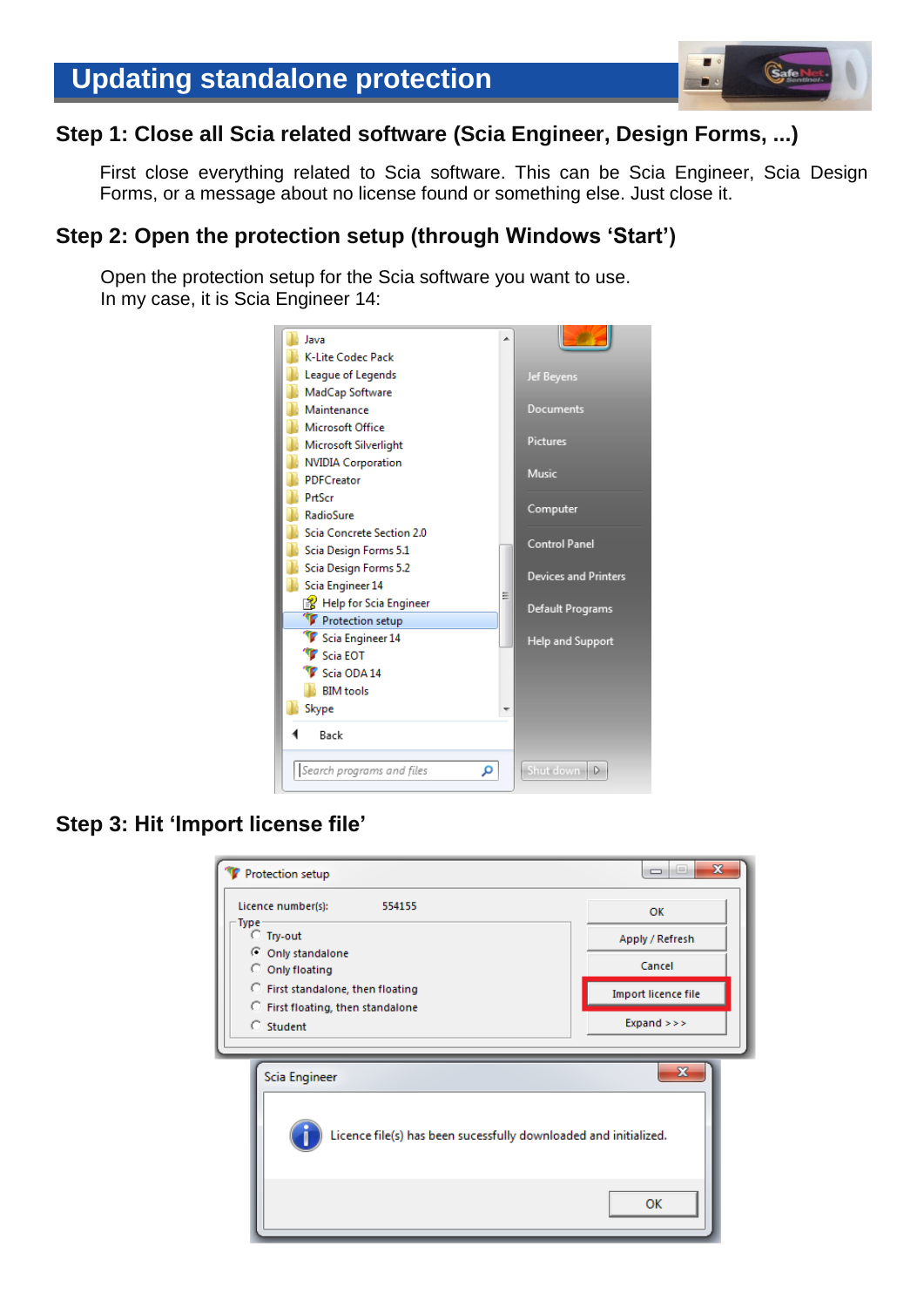# **Now you're done!**

…. Unless you didn't get the last message, but a different one. In that case, go to step 4.

# **Step 4: Something went wrong...**

| $\mathbf{x}$<br>Scia Engineer<br>System could not find attached SCIA dongle.<br>ОΚ                                                                                                               | Go to chapter 1<br>(see next pages) |
|--------------------------------------------------------------------------------------------------------------------------------------------------------------------------------------------------|-------------------------------------|
| $\mathbf{x}$<br>Scia Engineer<br>System detected an error while loading your licence file.<br>System error message: The remote name could not be resolved:<br>'activation.scia-online.com'<br>OK | Go to chapter 2<br>(see next pages) |
| $\mathbf{x}$<br>Scia Engineer<br>Could not store licence file(s) to the licence folder<br>C:\ProgramData\SCIA\Licence\.<br>ок                                                                    | Go to chapter 3<br>(see next pages) |
| $\mathbf{x}$<br>Scia Engineer<br>Can not activate hardware key (554155), counter 7 by licence file of<br>counter 6.<br>OK                                                                        | Go to chapter 4<br>(see next pages) |
| Scia Engineer<br>$\mathbf{x}$<br>Your licence file is not stored on SCIA server at this time.<br><b>OK</b>                                                                                       | Go to chapter 5<br>(see next pages) |

Do you have a **different problem**, then you may contact us on **[support@scia-online.com](mailto:support@scia-online.com)** with a print screen and a description of the problem.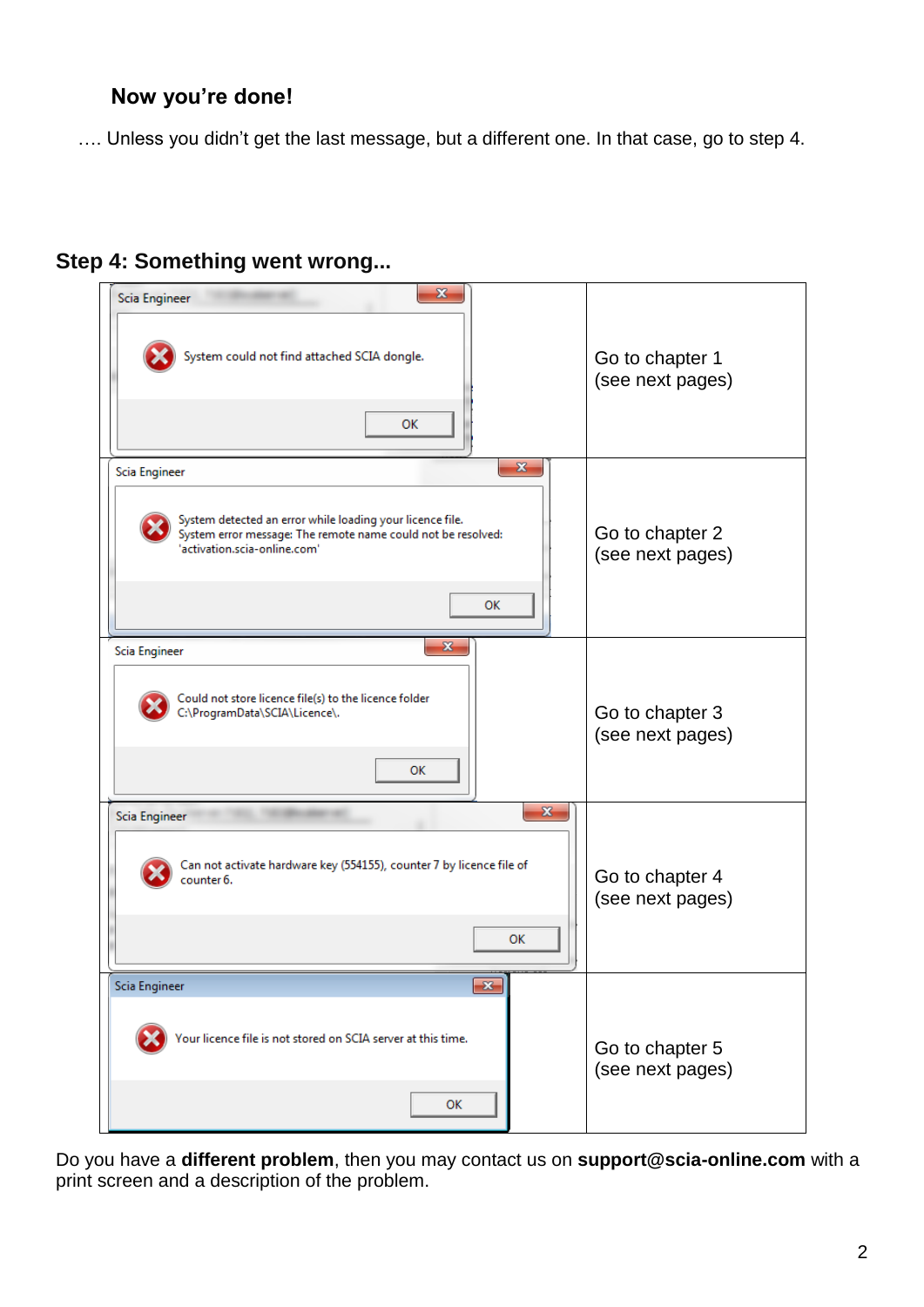# <span id="page-2-0"></span>1. **System could not find attached SCIA dongle**

## **DESCRIPTION**

 $\rightarrow$  The USB license key is not found



# **SOLUTION**

#### **THIS PROBLEM CAN HAVE 2 DIFFERENT REASONS.**

## **REASON 1:** The driver

- 1. Run the **Sentinel Advanced Medic** (extract and run Sam1.3.1.exe) (http://www.safenet-inc.com/support-downloads/sentinel-drivers/)
- 2. If it does not show at least 7.5.8 behind "USB Driver Installation", then run the **Sentinel Protection Installer** [\(http://www.safenet-inc.com/support](http://www.safenet-inc.com/support-downloads/sentinel-drivers/)[downloads/sentinel-drivers/\)](http://www.safenet-inc.com/support-downloads/sentinel-drivers/)

| SafeNet Sentinel AdvancedMedic                                                                                                                                                                                                                                                              | x                                                                                                                                                                                                                                                  |
|---------------------------------------------------------------------------------------------------------------------------------------------------------------------------------------------------------------------------------------------------------------------------------------------|----------------------------------------------------------------------------------------------------------------------------------------------------------------------------------------------------------------------------------------------------|
| <b>afeNet</b><br><b>Enable Logging</b><br>ℸ<br><b>Fnable Terminal Services</b><br>-Hint<br>Driver is not properly Installed. Install latest driver from the link:<br>http://safenet-inc.com/support/tech/sentinel.asp<br>May not be an error if you have Sentinel Server on another machine | <b>Basic Checks</b><br><b>USB Driver Installation</b><br><b>Parallel Driver Installation</b><br>Sentinel Protection Server Installation<br>Sentinel Keys Server Installation<br><b>Sentinel Driver Communication</b><br>Sentinel Key Communication |
| Progress<br>Acknowledge                                                                                                                                                                                                                                                                     | <b>Network Test</b><br>Cancel                                                                                                                                                                                                                      |

## **REASON 2:** The USB key

- 1. Is it connected to the computer, and is the **green light** visible?
- 2. If no: try again on different USB ports and on different computers.
- 3. If the light never lights up, then contact the main office for a replacement. Replacement is free for customers with maintenance (if it broke down due to normal use), and 75€ in other cases. [\(http://nemetschek-scia.com/en/contact/offices\)](http://nemetschek-scia.com/en/contact/offices)

# **CHECKS**

Run the **Sentinel Advanced Medic** (Sam1.3.1.exe) and all checks should be good.

(http://www.safenet-inc.com/support-downloads/sentinel-drivers/)

| SafeNet Sentinel AdvancedMedic                                                                       |                                                                                                                  |                         | х |
|------------------------------------------------------------------------------------------------------|------------------------------------------------------------------------------------------------------------------|-------------------------|---|
|                                                                                                      | <b>Basic Checks</b>                                                                                              |                         |   |
| afeNet                                                                                               | <b>USB Driver Installation</b><br><b>Parallel Driver Installation</b><br>Sentinel Protection Server Installation | 7.5.8<br>7.5.0<br>7.6.1 |   |
| г<br><b>Enable Logging</b><br>г<br><b>Enable Terminal Services</b>                                   | Sentinel Keys Server Installation<br><b>Sentinel Driver Communication</b><br>Sentinel Key Communication          | 1.3.2                   |   |
| <b>Hint</b><br>1 SuperPro Key Found.<br>0 UltraPro Key Found.<br>0 Sentinel Hardware Key (SHK) Found |                                                                                                                  |                         |   |
| Progress<br>Done                                                                                     | <b>Network Test</b><br>Cancel                                                                                    |                         |   |
|                                                                                                      |                                                                                                                  |                         |   |

IF ALL CHECKS ARE GOOD, GO BACK TO PAGE 1 AND TRY STEP 3 AGAIN.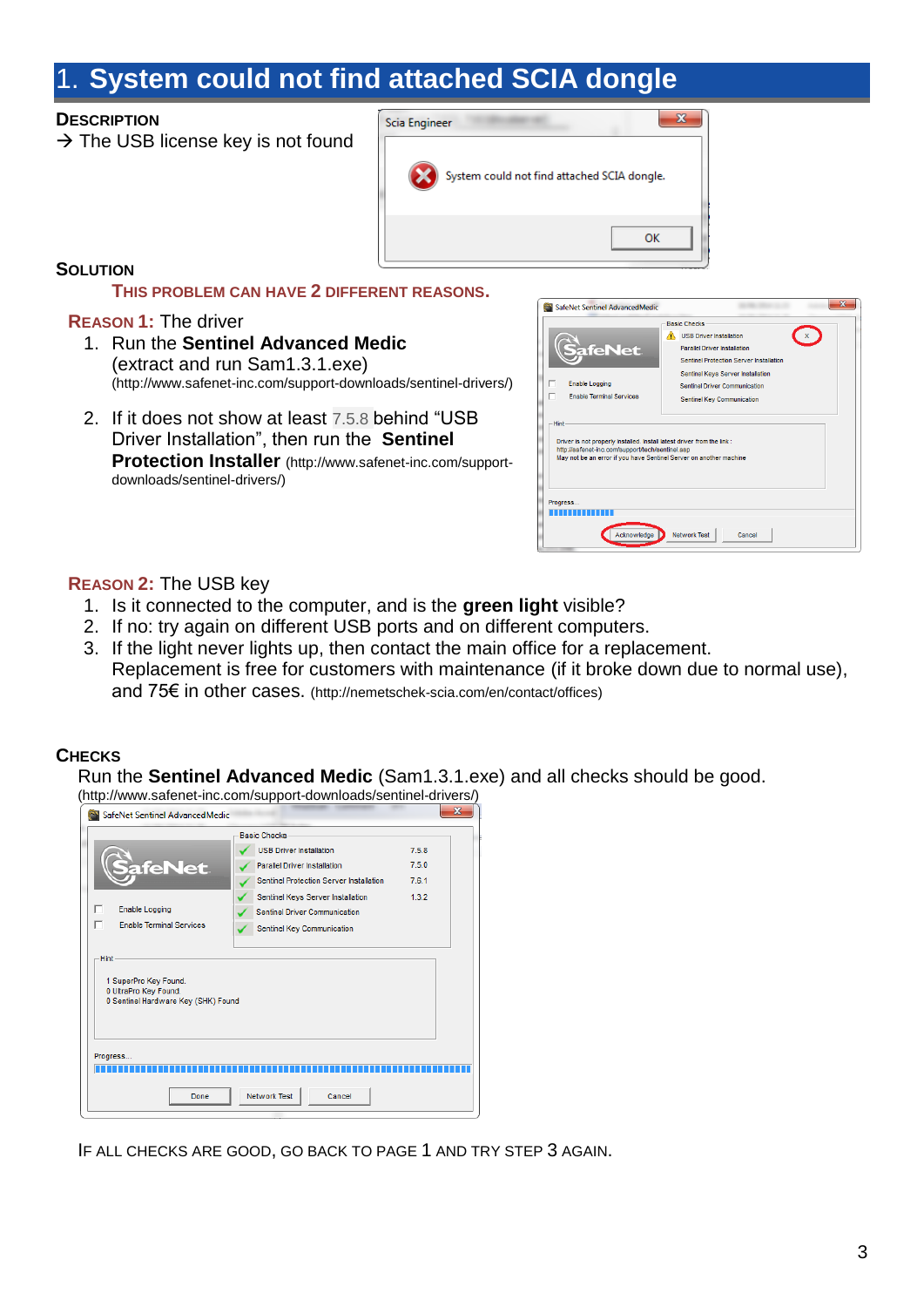# <span id="page-3-0"></span>**System detected an error while loading your license file**

## **DESCRIPTION**

 $\rightarrow$  The 'Protection Setup' could not connect to 'activation.scia-online.com'.

#### **SOLUTIONS**

#### **THIS PROBLEM CAN BE SOLVED ON 2 DIFFERENT WAYS.**

 **OPTION 1:** Fix the internet connection.

- 1. Can you browse on the internet
- 2. Can something be blocking the 'Protection Setup' (firewall or anti-virus) → The 'Protection Setup' is a program called **Lockman.exe**, which is stored in the folder where Scia Engineer is installed (**C:\Program Files (x86)\SCIA\EngineerXX**).  $\rightarrow$  Make sure that your firewall or anti-virus does not prevent lockman.exe from connecting to the internet.

**OPTION 2:** Manually load in the license file.

→ If you click on '**Import license file**' again in the protection setup, you can click 'OK' after receiving the error message. Then you will have the possibility to load in the license file manually.

- 1. Make sure you have the license file. (Send a mail to [support@scia-online.com,](mailto:support@scia-online.com) and indicate the license number on your USB key, which is a 6-digit number, starting with a 5. E.g.: 554155)
- 2. Pick the license file that matches the license number on your USB key.

|                 | Protection setup                 |                                                             | $\Box$<br>$\equiv$              |  |
|-----------------|----------------------------------|-------------------------------------------------------------|---------------------------------|--|
|                 | 554155<br>Licence number(s):     |                                                             | OK                              |  |
| <b>Type</b>     | C Trv-out                        |                                                             |                                 |  |
|                 | C Only standalone                |                                                             | Apply / Refresh                 |  |
| C Only floating |                                  |                                                             | Cancel                          |  |
|                 |                                  |                                                             | $\overline{\mathbf{x}}$<br>file |  |
|                 | vlem  > Installation & License > | Search Installation & License<br>$\boldsymbol{\mathcal{L}}$ | م                               |  |
| folder          |                                  | 胆                                                           | $\circledcirc$                  |  |
|                 | Name                             | Date modified                                               | Type                            |  |
|                 | <b>Activation manager</b>        | 19/08/2013 16:12                                            | <b>File folder</b>              |  |
|                 | <b>Borrowing files</b>           | 19/08/2013 16:12                                            | <b>File folder</b>              |  |
| Ξ               | <b>FsaPrimaWin</b>               | 10/06/2014 15:58                                            | <b>File folder</b>              |  |
|                 | Install                          | 3/03/2014 11:55                                             | File folder                     |  |
|                 | <b>Installation quides</b>       | 20/05/2014 21:06                                            | <b>File folder</b>              |  |
|                 | License counter error            | 19/08/2013 16:12                                            | <b>File folder</b>              |  |
|                 | Protection setup                 | 19/08/2013 16:12                                            | <b>File folder</b>              |  |
|                 | <b>SCIA551538.lic</b>            | 29/11/2013 13:40                                            | <b>LIC</b> File                 |  |
|                 | SCIA554155.lic                   | 26/03/2014 16:58                                            | <b>LIC</b> File                 |  |
|                 |                                  |                                                             |                                 |  |
|                 | Ш                                |                                                             | þ                               |  |
|                 | File name: SCIA554155.lic        | Licence file (*.lic)                                        |                                 |  |
|                 |                                  | Open                                                        | Cancel                          |  |
|                 |                                  |                                                             |                                 |  |

#### **A** Note

**If Scia support sends you both a .lic and a .e2c file, then always keep these two files together (in the same folder). The .e2c file will be necessary if your licenses contains an edition.**

#### **CHECKS**

YOU SHOULD RECEIVE THE NEXT MESSAGE:



IF YOU DO, THEN YOU SUCCESSFULLY UPDATED YOUR LICENSE. IF YOU DON'T, THEN GO TO STEP 4 AND CHECK WHAT IS GOING WRONG.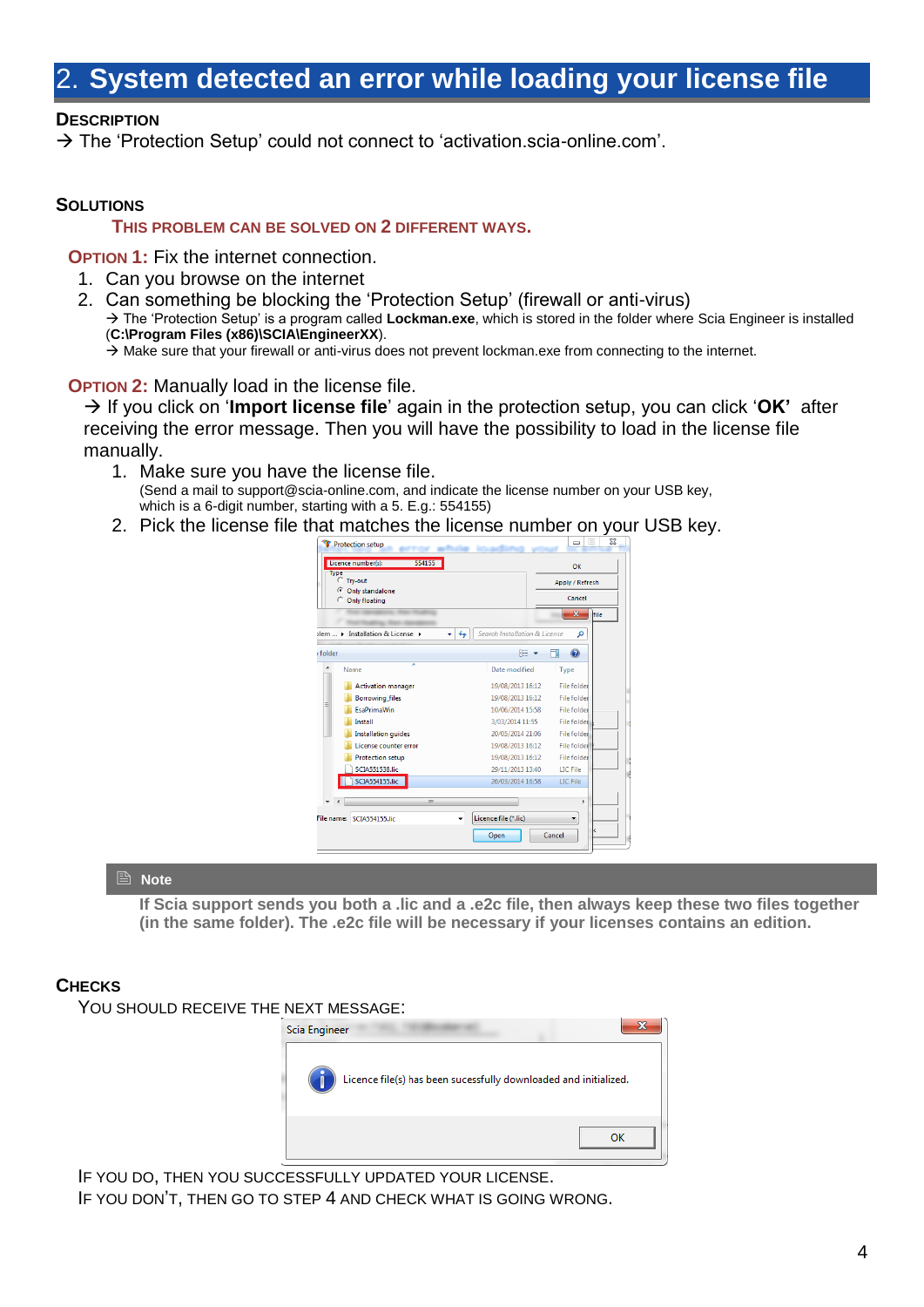# <span id="page-4-0"></span>3. **Could not store license file to the license folder**

#### **DESCRIPTION**

 $\rightarrow$  The "Protection Setup" can't write in the license folder



#### **SOLUTIONS**

#### **THIS PROBLEM CAN BE SOLVED ON 2 DIFFERENT WAYS.**

**OPTION 1:** Go to the license folder (as shown in the message) and create it if necessary

- → Example: C:\ProgramData\SCIA\Licence\
- → Go to the **Properties** of this folder
- (right mouse button in the white space in the folder) → Make sure '**Read-Only**' is ticked off.

| General                                                    | Sharing Security Previous Versions Customize |  |  |
|------------------------------------------------------------|----------------------------------------------|--|--|
|                                                            | Licence                                      |  |  |
| Type:                                                      | <b>File folder</b>                           |  |  |
| Location:                                                  | C:\ProgramData\Scia                          |  |  |
| Size:                                                      | 2,50 KB (2.565 bytes)                        |  |  |
|                                                            | Size on disk: 12,0 KB (12.288 bytes)         |  |  |
| Contains:                                                  | 3 Files, 0 Folders                           |  |  |
| Created:                                                   | vrijdag 11 april 2014, 17:15:48              |  |  |
| Attributes:<br>Read-only (Only applies to files in folder) |                                              |  |  |
|                                                            | Hidden<br>Advanced                           |  |  |
|                                                            |                                              |  |  |
|                                                            |                                              |  |  |
|                                                            |                                              |  |  |



 **OPTION 2**: Choose a different location to store the license files

 $\rightarrow$  In the '**Protection Setup**', you must click with the right mouse button, but the mouse icon must be placed on the title bar while clicking the right mouse button

(see image below on the left)

 $\rightarrow$  In the next window, you can change the **path** where the license file must be placed into (see image below on the right).

| Protection setup<br>œ                                                                                                                                                                                                  | Restore                                                                                                                                                                                                                             |                                               | $\mathbf{x}$<br>$\begin{array}{c} \square \end{array}$<br>$=$                  |                                                                                                                                                                                      |
|------------------------------------------------------------------------------------------------------------------------------------------------------------------------------------------------------------------------|-------------------------------------------------------------------------------------------------------------------------------------------------------------------------------------------------------------------------------------|-----------------------------------------------|--------------------------------------------------------------------------------|--------------------------------------------------------------------------------------------------------------------------------------------------------------------------------------|
| Licence number(s):<br>Type<br>$C$ Try-out<br>C Only standalone<br>C Only floating<br>C First standalone, then flo<br>C First floating, then standa<br>C Student<br>Software floating protection<br>Licence server path | Move<br><b>Size</b><br>Minimize<br>Maximize<br>$\Box$<br>x Close<br>Advanced settings                                                                                                                                               | $Alt + F4$                                    | $\alpha$<br>Apply / Refresh<br>Cancel<br>Import licence file                   | $\mathbf{x}$<br><b>Advanced settings</b>                                                                                                                                             |
| (e.g.: http://localserver:7182/, 7182@localserver)<br>7182@Support2<br>Sets of modules:<br>Available commercial modules:                                                                                               | All available modules<br>All technical modules for lock-generation (SCIA and Dealers Only) [DEA<br>Ø SDF.FORMS@10000 [SDF.FORMS@10000] - 1 / 0 63 day(s) to expire<br>SDF.FORMS@10200 [SDF.FORMS@10200] - 1 / 0 63 day(s) to expire | $\sim$ 1.1 $\sim$<br>$\overline{\phantom{a}}$ | Save set<br>of modules<br>Import set<br>of modules<br>Remove set<br>of modules | Attached SCIA dongle(s)<br>OK<br>Refresh<br>4155<br>Cancel<br>-Licence folder<br>Path to the folder containing licence<br>files:<br>C: \ProgramData\SCIA\Licence\<br>Licence on-line |
| $\blacktriangleleft$<br>m.                                                                                                                                                                                             |                                                                                                                                                                                                                                     |                                               | Select All<br>Clear All<br>Collapse $<<$                                       | $\nabla$ Load licence from online SCIA storage<br>URL to server:<br>Proxy<br>http://activation.scia-online.com:80/                                                                   |

The new license folder must exist and also **NOT** be '**Read-only'**.

**AFTER APPLYING THESE OPTIONS, PLEASE TRY TO IMPORT THE LICENSE FILE AGIAN**.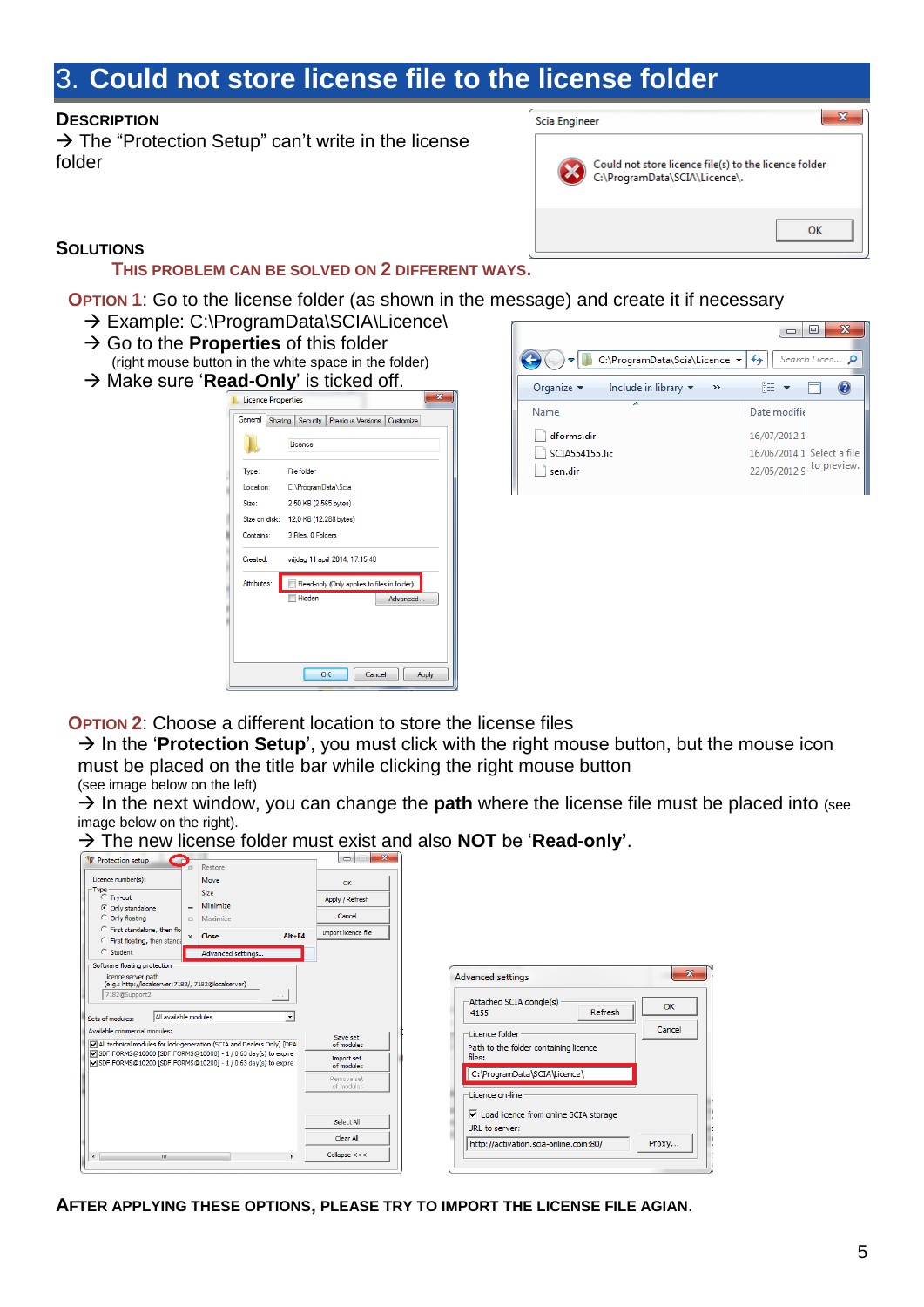# <span id="page-5-0"></span>4. **Counter X by license file of counter Y (X>Y)**

## **DESCRIPTION**

 $\rightarrow$  The license file you are loading is older than the license file on the USB key



## **SOLUTIONS**

#### **GET A NEWER LICENSE FILE BY CONTACTING SCIA SUPPORT.**

- $\rightarrow$  Send the image of the message
- $\rightarrow$  Ask them to check the license counter (and possibly generate it again)
- $\rightarrow$  Ask for a new license file

(this is a Scia5xxxxx.lic file and maybe a Scia5xxxxx.e2c file)

## **CHECKS**

ONCE YOU RECEIVE A RESPONSE, TRY TO IMPORT THE LICENSE FILE AGAIN (IF YOU PICK A LICENSE FILE MANUALLY, THEN PICK THE NEW ONE OF COURSE  $\odot$  )